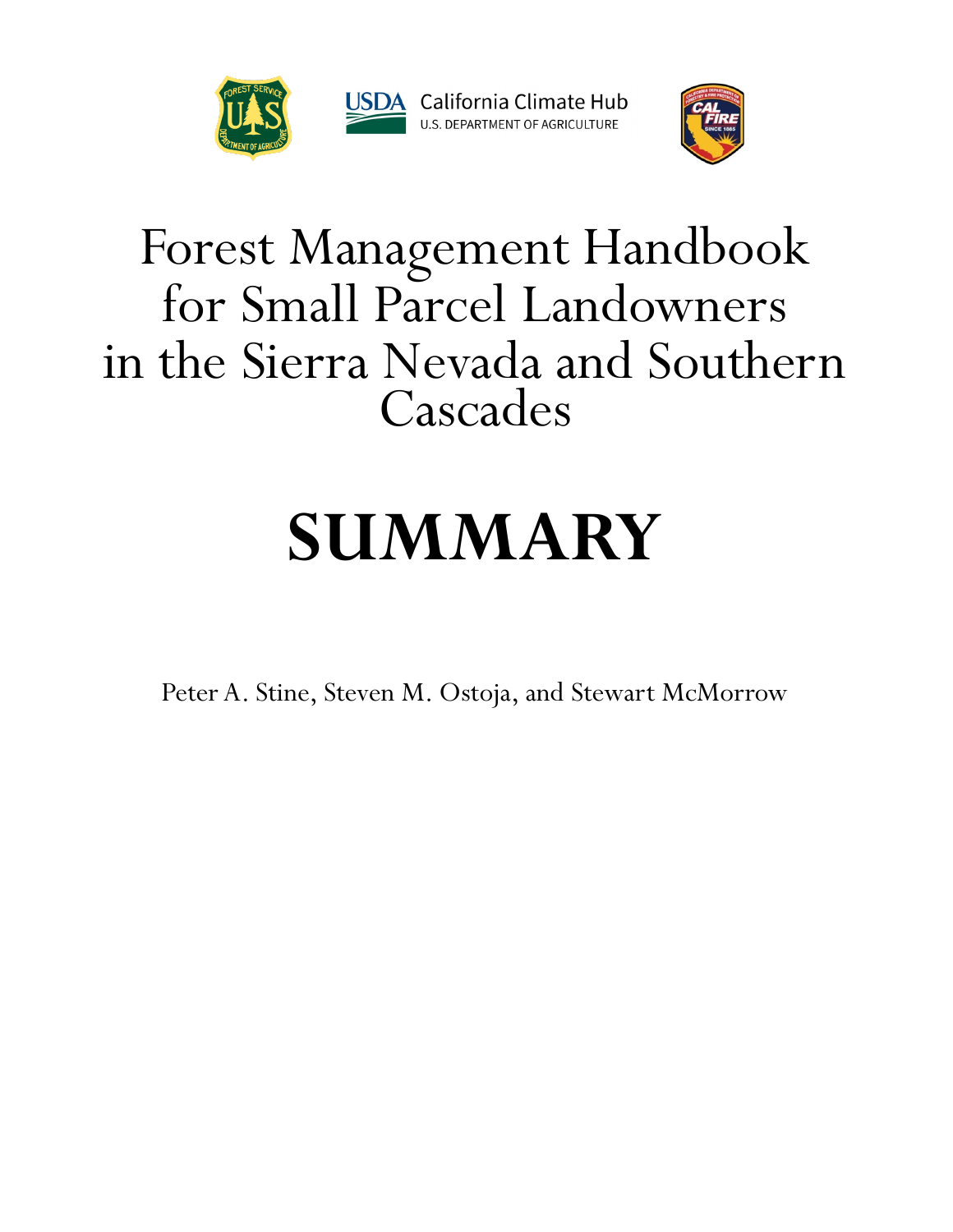### **Introduction**

Managing forested lands can be a difficult task for small parcel landowners in California due to a variety of technical, legal, and operational challenges. However, forest lands in the Sierra and Cascades need management attention due to the significant changes in forest conditions over the last 100 years. Many areas, particularly those that have not experienced fire for many decades, have tree densities that are three to ten times higher than 100 years ago, and are dominated by smaller trees that are more vulnerable to fire (Figs 1 and 2). Trees are dying at accelerated rates in response to drought and competition for water, forest fires are becoming larger and more intense, and changing climates forecast worsening conditions in the coming years and decades. Investing in the health of your forest today can help achieve short and longterm goals and objectives for your property.

#### The [Forest Management Handbook for Small Parcel Landown](https://www.fs.fed.us/psw/publications/documents/psw_inf001/)[ers in the Sierra Nevada and Southern Cascades](https://www.fs.fed.us/psw/publications/documents/psw_inf001/) and its at-

tending worksheets will help landowners build a "California Cooperative Forest Management Plan". This management plan template meets the requirements for grants and other provisions available to small parcel landowners via agencies like the California Department of Forestry and Fire Protection (CAL FIRE), USDA Natural Resources Conservation Service (NRCS), United States Forest Service (USFS), and the American Tree Farm Association. The plan will help determine what management action(s) are appropriate for your land, how to

obtain technical and financial support, and what, if any, permits may be necessary. Developing and executing an effective forest management plan may seem like a large and complex task; however, while it may certainly require some effort, it is attainable.

The complete Handbook and this six-page summary organize the forest evaluation process in a step-wise manner to assist the landowner in making decisions. The process is structured in a 4-step process: 1) establishing management objectives, 2) conducting a forest condition assessment on your property, 3) identifying the disturbances and threats your forest may face, and 4) evaluating a variety of treatment options (Figure 3). The evaluation of the information collected through this process will provide the landowner with key data needed to develop a sitespecific forest management plan.

However, the initial and most critical step that all forest landowners should consider is taking immediate steps to protect your home from wildland fire. Create and maintain a 100-foot clearance, often referred to as "defensible space", around your house. This first step is essential. For more details, visit: [https://](https://www.fire.ca.gov/programs/communications/defensible-space-prc-4291/) [www.fire.ca.gov/programs/communications/defensible-space-prc-4291/](https://www.fire.ca.gov/programs/communications/defensible-space-prc-4291/)



*Figure 1. Healthy multi-structured forest with large dominant trees. Photo credit: Malcolm North*



*Figure 2. Dense forest stands common throughout the Sierra Nevada. Photo credit: Peter Stine*



*Figure 3. Four-step forest evaluation process for your property.*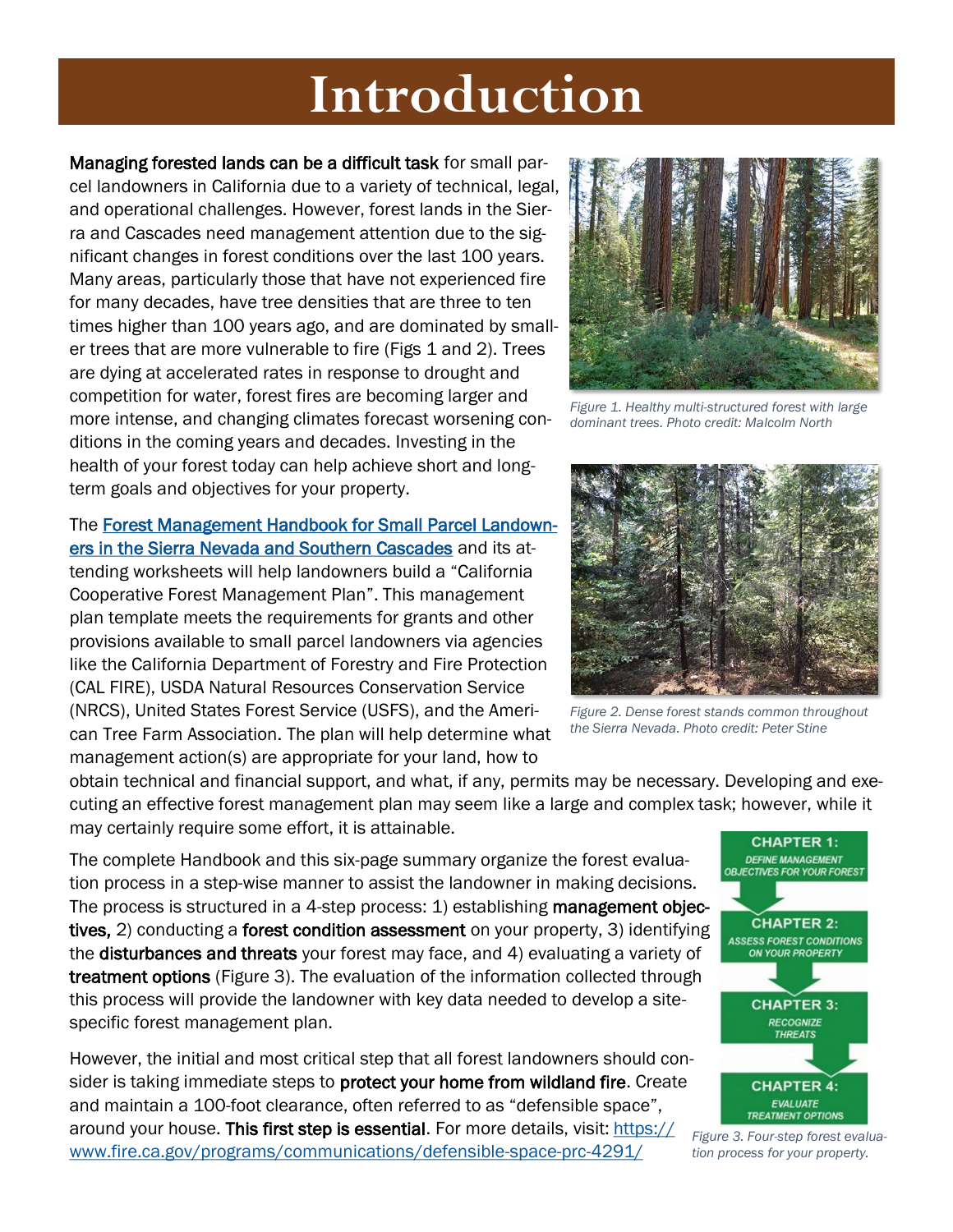# **Step 1: Define objectives**

Establishing objectives for your forest could be the single most important decision you will make for many years to come. Your forest property is likely nestled within a region with other small parcel forest landowners. What you do on your property will not only impact future conditions on your forest but could also potentially benefit your neighbors and the community more broadly. In turn what your neighbors do can also improve conditions for your property. To start, a clear definition of your objectives will prepare you to recognize threats and select suitable management tactics to achieve your objectives.

There are many objectives for owning small tracts of private forest lands, and landowners may have more than one purpose for their land. Some objectives can be compatible with others, (e.g. an objective of passing land on to heirs can match any other objective) but others may require trade-offs between objectives. The most common objectives or uses of small parcels of privately-owned forest land in the Sierra fall into five general categories (according to the National Woodland Owner Survey):

- 1. Recreation and Aesthetic Enjoyment
- 2. Timber Production
- 3. Minor Forest Products (e.g. firewood)
- 4. Other agricultural products imbedded within a forest environment (e.g. wine grapes)
- 5. Watershed and Ecological Processes to provide for forest health and an array of ecosystem services, such as wildlife habitat.

Defining your objectives will set you on a path toward recognizing concerns and selecting different management actions needed to achieve your objectives. Depending on your desired conditions and what you learn from the subsequent steps there are many different directions your decisions can take you.

# **Step 2: Assess conditions**

Forests in the Sierra Nevada change gradually, but persistently, over time. If you have owned your property for even a few years, you may have witnessed tree growth, seedlings germinate and fill in openings, other trees die and fall over, and those newly created openings may have filled in with fast growing shrubs. Evaluating the condition of your forest will allow you to determine what, if any, actions may be necessary to achieve your objectives.

This process involves a careful look at your forest and the land it grows on, sometimes referred to as a *forest condition assessment*. In forests, a "stand" is a common way to describe a group of trees that are similar in terms of species composition, age classes, and growing conditions. A stand is typically between a few to more than 100 acres in size. We will use this term frequently be-



*Figure 4. Recent drought impact on forests in the Sierra National Forest, southern Sierra Nevada. Photo credit: Craig Thompson*

cause a stand is generally the unit for which management is designed or executed.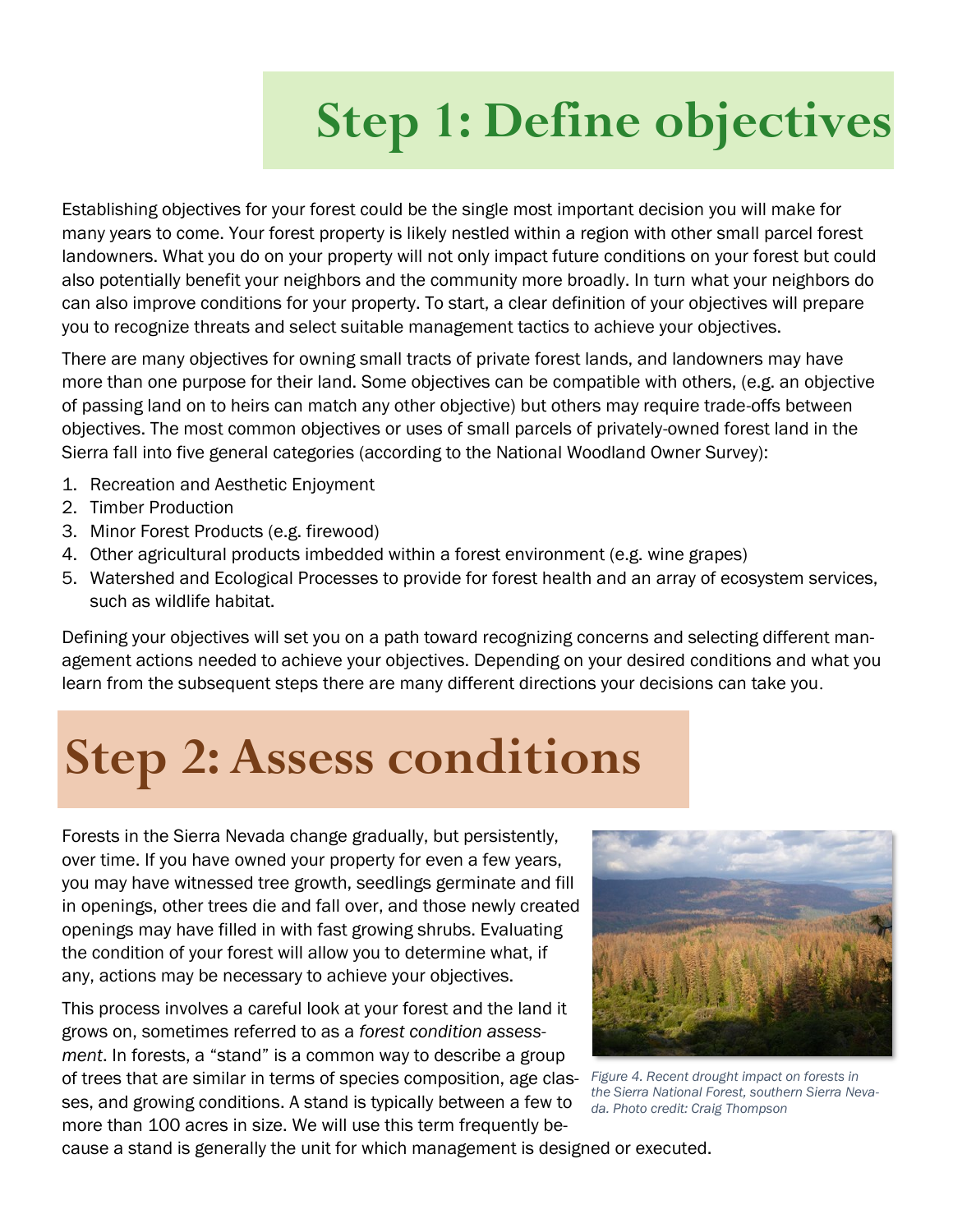#### **Step 2 (con't): Assess conditions**

An initial, cursory, assessment of your forest would include the following:

- 1. *What is the general climate of your area* (minimum and maximum summer and winter temperatures and average annual precipitation)?
- 
- 2. *Map your forest* (large scale rendering including geographic features such as ridges, roads, and creeks; delineate the distinct forest stands on your property). Google Earth renders a 3D representation of the earth's surface using satellite imagery and can be

3. *Physical setting in which the forest grows* (aspect, slope steepness, general soil types)

- -
- What trees species do you have (pines, firs, incense cedar, black oak are most common)?
- Identify the size and shape of distinct stands on your property.
- What are the dominant species of each of the stands identified?
- How many trees do you have per acre?

used to assist in an assessment of your forest.

4. *Conditions of trees*:

- What proportion of your forest has trees with canopy near ground level?
- How big (diameter at breast height or dbh) are the trees?
- Are there any seedlings coming up?
- Is there evidence of disease or insects in trees; what percentage of trees show this?
- Are there any dead standing trees? How many?
- Are there areas with few or no trees that could support trees?
- 
- 5. *History of the property* (past harvests, fire, when the stands in your forest were planted)
- *6. Locations* of roads, fuel breaks, or "special sites" needing attention (e.g. archeological sites)

Assessing the *future climate conditions your forest is expected to face* is also important because the changing climate could impact what kind of forest will be suitable for your property in the next few decades. We have already observed changes in vegetation conditions throughout the world in response to changing temperature and precipitation conditions so some degree of change is un avoidable. The user friendly tools at the [Cal-Adapt website](https://cal-adapt.org/) is a useful way to learn about climate projections for your location.

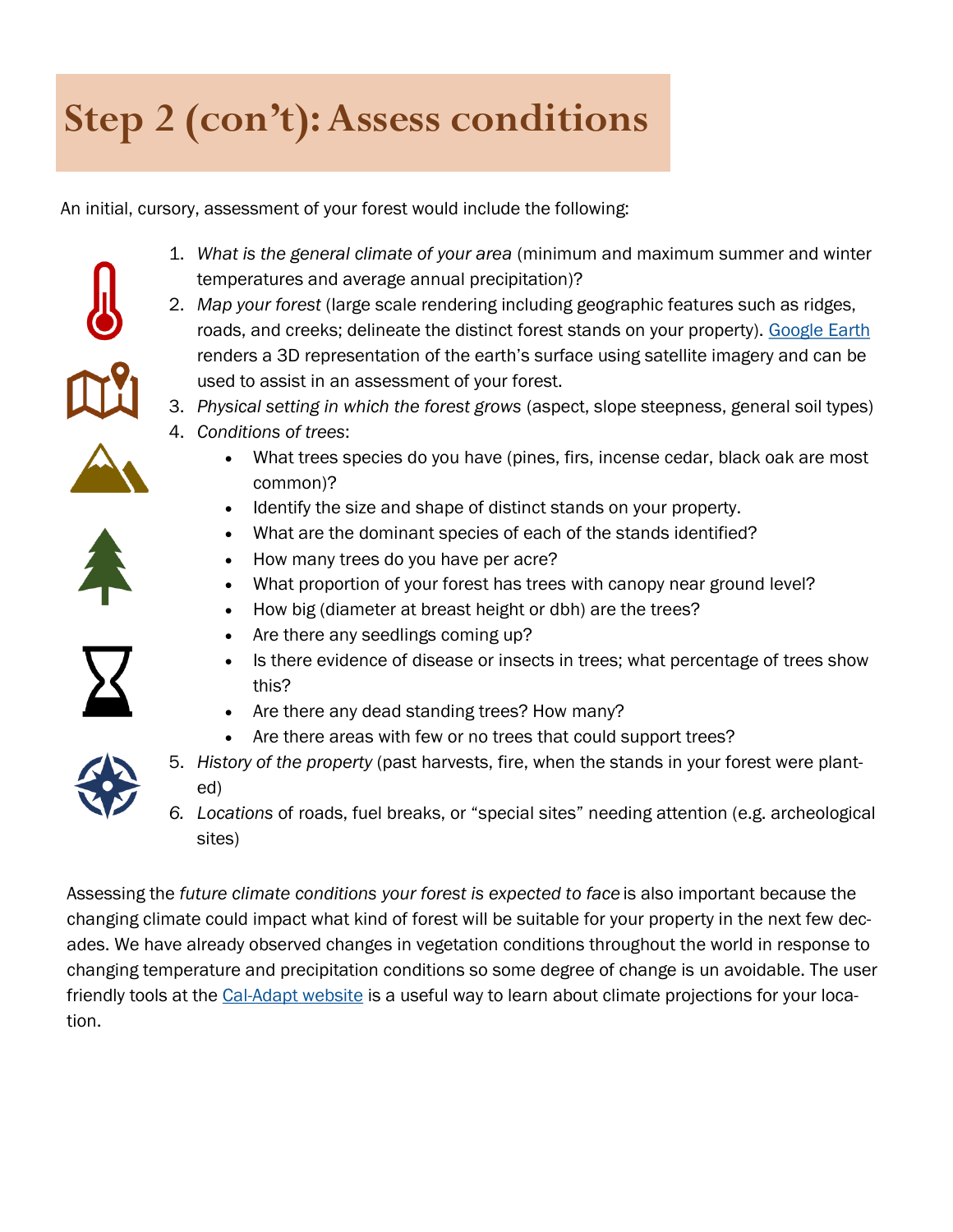## **Step 3 : Recognize threats**

Depending on current conditions of your forest, it may be more or less vulnerable to an array of potential threats. While it's normal for forests to experience a variety of stressors (which impose physiological strain or stress on the forest via events like drought or heatwaves) and disturbances (which force direct change in plant composition and structure through specific events like fire, mudslides or insect outbreaks), it's important to recognize when they become threats to the objectives you have for your forest property.



*Figure 5. 2021 Caldor Fire in the Sierra Nevada. Photo credit: CAL FIRE* 



*Figure 6. Pine beetle galleries. A common sign of mountain pine beetle attack is the presence of fine sawdust in the bark crevices along the trunk of the tree, an indicator of the beetle larvae feeding on the nutrient-rich tissue (phloem) of the tree. Photo credit: Chris Fettig* 

*Fire* is both a necessary component of and a potential major threat to a forest in the Sierra and Cascades Periodic and low to moderate intensity fire was common in conifer forests of this region until about 100 years ago. Historically, such fire was the primary mechanism by which the forest thins itself and reduces fuels, open the forest and make it more resistant to further disturbances. In part due to the absence of periodic low intensity fire for many decades, many forest stands have become dense with abundant fuels (branches and needles on the ground and in the low hanging canopies of small trees). As a result, high severity fire has become the biggest present-day threat to forests in the region (Fig 5).

*Insects* occur naturally in conifer forests and only a few species pose a threat to forests. Massive increases in bark beetles can result in largescale tree mortality (Fig 6). Such events are relatively rare but recent increases in the frequency and severity of outbreaks are clearly linked to widespread forest health problems, such as drought stress and too many trees competing for limited water.

*Drought* has occurred periodically in California for millennia. However, the 2012 – 2016 drought was the worst in 1,200 years and all evidence suggests that the frequency and intensity of drought in the future will increase. Extended drought and the associated stress to trees often leads to increased likelihood of tree mortality through a variety of pathways.

*Pathogens* in forests are typically microscopic organisms that infect trees and cause disease or even mortality. Low levels of disease are often not obvious and not necessarily a problem. However, when the disease affects many trees, it can become a threat and may require a management action.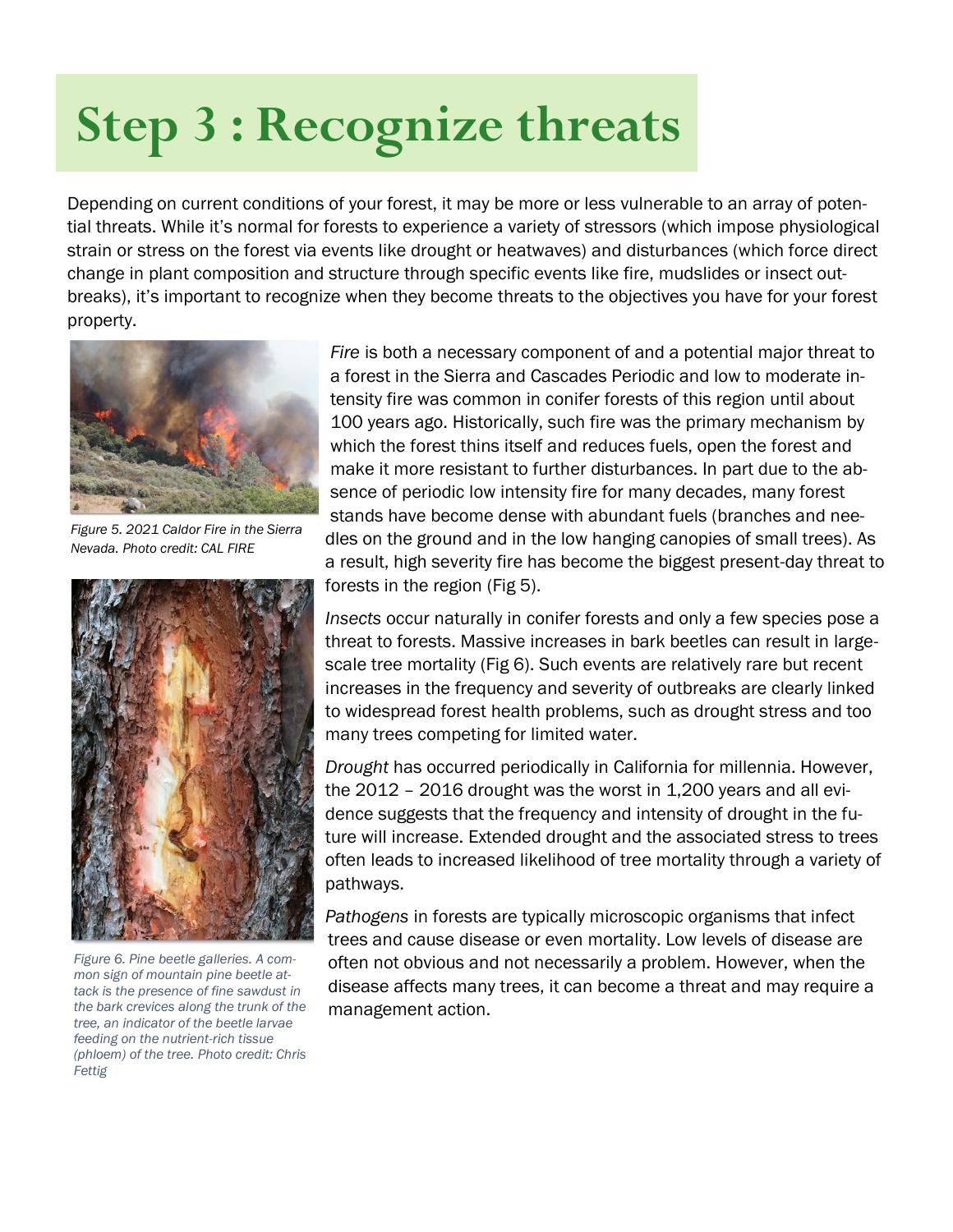### **Step 4: Evaluate treatments**

Now that you have *defined your objectives*, *assessed the conditions* that currently occur in your forest, and *determined what threats* are facing your forest you can determine what treatments are most appropriate to meet your goals. A "treatment" is an action or series of actions intended to support reaching the desired condition of your forest. The main options to modify the vegetation in your forest fall into three categories; 1) mechanical and manual treatments of various kinds, 2) burning piles or using prescribed fire, and 3) planting desired species.

*Mechanical and Manual treatment of vegetation* includes cutting down vegetation, piling or masticating



material and leaving it on site, or removal of logs and chips for commercial uses. Thinning forests and reducing density is usually done with large mechanical equipment. However, smaller scale tree and shrub removal can be accomplished by using a chain saw and other hand equipment. Mastication is the grinding and chopping of shrubs, small trees, and woody debris into smaller pieces and is usually done with machines that grind up and spread the mulched plant material over an area.

*Fire can be used* to combust woody debris, shrubs, litter, and other surface fuels and to remove small standing trees. *Prescribed fire* is a highly effective treatment for reducing fuels and decreasing largerscale fire risk but it should be executed or guided by experienced people under carefully controlled con-



ditions. You can find more guidance on using prescribed fire at the University of California, Division of Agriculture and Natural Resources' [Forest](https://ucanr.edu/sites/forestry/Forest_Vegetation_Management/Prescribed_fire/)  [Research and Outreach website.](https://ucanr.edu/sites/forestry/Forest_Vegetation_Management/Prescribed_fire/) Fire can also be used to *pile-burn* stacks of hand or machine cut vegetation (both small trees and shrubs). Burning these piles of fuel can safely remove them, if done in strict accordance with county or state guidelines. Extreme care should be taken when using fire treatments of any kind. Check with local authorities about when and under what conditions it is permissible to burn.

*Reforestation of forests* involves planting trees and shrubs and can specifically target desired tree species, spacing, and density. Reforestation efforts typically involve either natural regeneration (germination and growth of seeds from nearby trees) or planting nursery stock. These efforts often follow either a disturbance or a treatment of a stand to restore it to a desired condition. If you choose to



plant seedlings consider a) planting fire tolerant species such as ponderosa pine, b) using seed stock sourced locally to ensure the seeds are adaptable to local climate conditions, and c) learning about best practices for planting trees and caring for them in the first few years. It is very important to carefully select trees and other plants that are native and appropriate for the specific area you intend to plant them, for both current and future climatic conditions. We suggest you either consult with your local NRCS, USFS, CAL FIRE, UC Cooperative Extension or Resource Con-

servation District (RCD) experts to help you select the most appropriate plant materials for your situation.